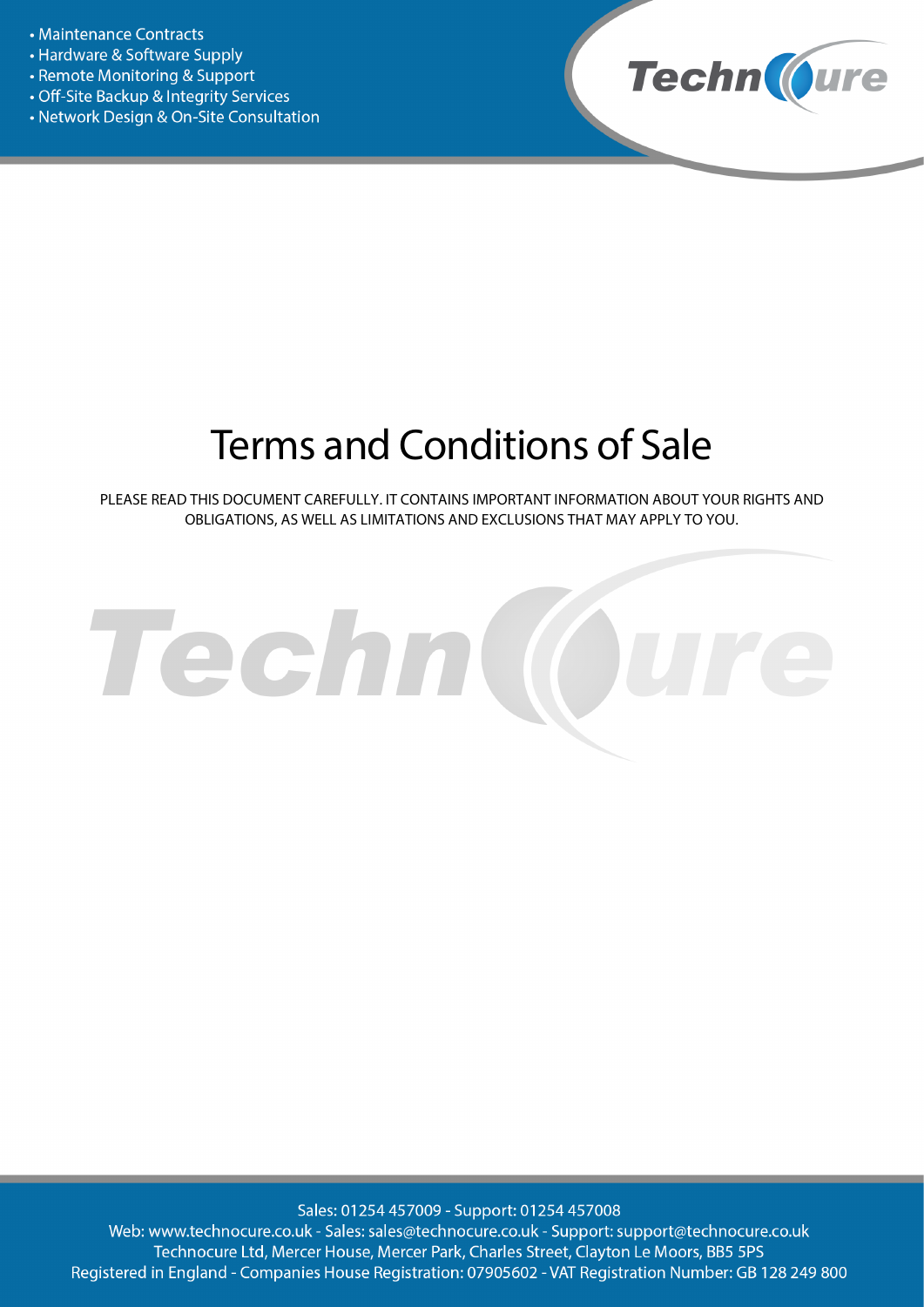- Maintenance Contracts
- Hardware & Software Supply
- Remote Monitoring & Support
- Off-Site Backup & Integrity Services
- Network Design & On-Site Consultation



This Agreement contains the terms and conditions that apply to your purchase from Technocure Ltd entity named on the invoice ("Technocure Ltd") that will be provided to you (Purchaser) on orders for computer systems, related products, services and support sold in the United Kingdom. By accepting delivery or collection of the computer system(s), other products and or services and support described on that invoice, Customer agrees to be bound by and accepts these terms and conditions. THESE TERMS AND CONDITIONS APPLY, UNLESS (I) THE CUSTOMER HAS SIGNED A SEPARATE PURCHASE AGREEMENT WITH TECHNOCURE LTD, IN WHICH CASE THE SEPARATE AGREEMENT SHALL GOVERN OR (II) OTHER TECHNOCURE LTD STANDARD TERMS APPLY TO THE TRANSACTION. These terms and conditions are subject to change and will take effect upon posting on Technocure Ltd website of the update to the terms and conditions.

#### **Ouotations**

Quotations are subject to acceptance within 14 days. Quotations are based on the cost of products and/or services, labour and materials on the date of the quote. If changes occur in cost of materials, labour, or other costs prior to acceptance, or if the customer re-quires changes in the shipping subsequent to acceptance, the right is reserved to change the price quoted. Unless otherwise confirmed by us in writing, all prices given are exclusive of Value Added Tax, duties, insurance, carriage, set off or abatement.

## Pricing, Specifications & Availability

Prices, specifications, and availability of products are subject to change without notice. Changes will not affect orders that have already been accepted. Due to the volatile nature of the computer market, descriptions may not reflect current technical information. Any typographical, photographic, or specification error in product, pricing, or offers is subject to correction. Published prices do not include shipping and insurance. In the event of stock unavailability, if a customer has chosen to purchase and wait for stock, the prices are fixed at the time of sale.

#### Purchase & Sale

The party whose name appears after the heading (Bill To:) is the Purchaser, and hereby orders from Technocure Ltd, the product(s) listed on the order invoice. Technocure Ltd agrees to sell the product(s) upon the terms and conditions contained in this document. Purchaser shall be deemed to have agreed to all terms and conditions contained in this document, if Purchaser fails to object thereto in writing, before the earliest of the following times: (I) When Purchaser pays for the product(s), or, (II) When Purchaser accepts delivery of the product(s).

## Purchase Price

Purchaser shall pay the total purchase price plus any applicable shipping and handling as specified on the invoice and any sales, or other applicable taxes levied on or measured by such purchase price, or arising from the use of the product(s) and any parts or maintenance supplied, including, without limitation, any additional sales, use, gross receipts, privilege, excise, value added, or personal property taxes unless otherwise specified in writing in this document.

Sales: 01254 457009 - Support: 01254 457008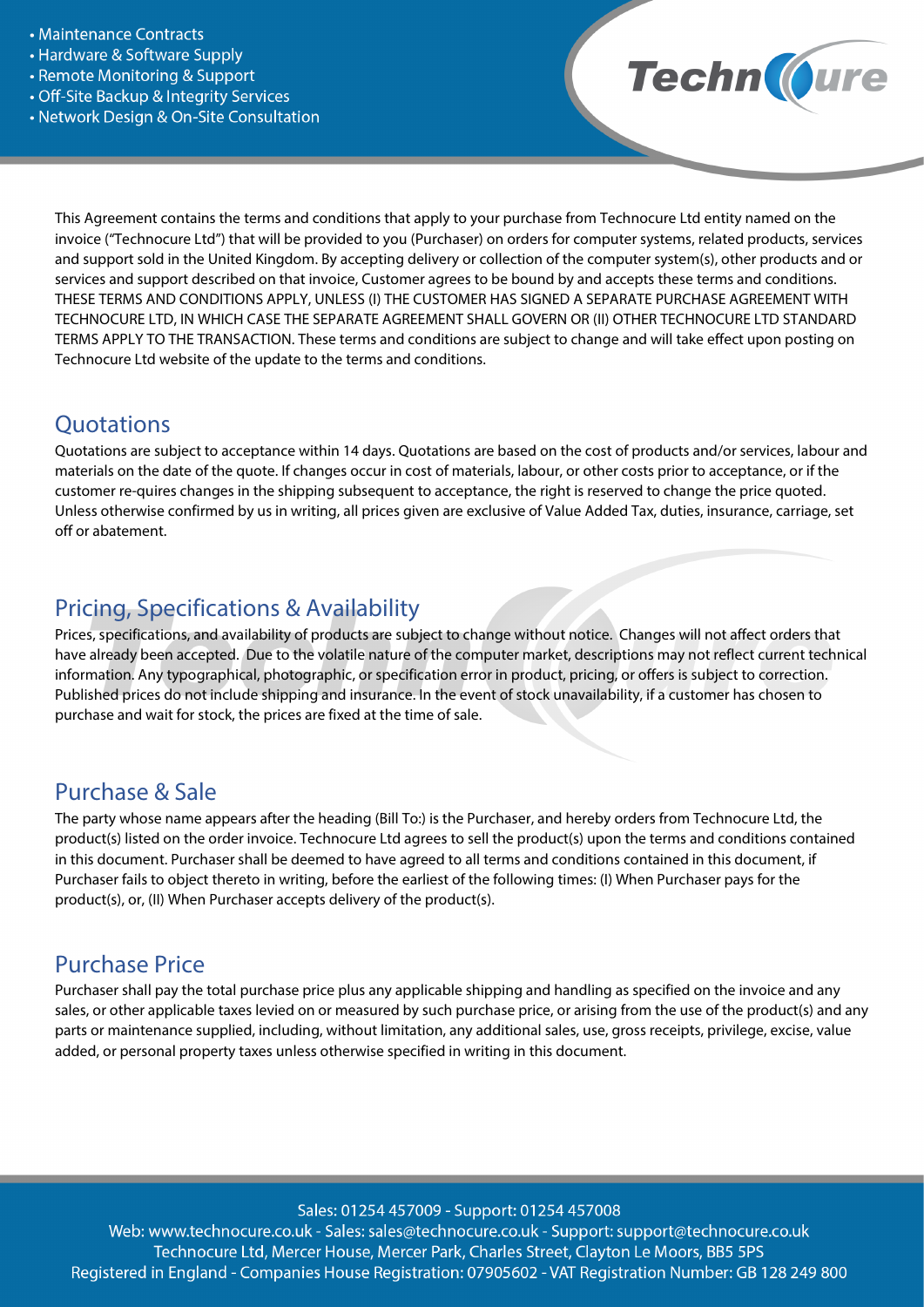- Maintenance Contracts
- Hardware & Software Supply
- Remote Monitoring & Support
- Off-Site Backup & Integrity Services
- Network Design & On-Site Consultation



## Order Acceptance Policy

Your receipt of an electronic or other form of order confirmation does not signify our acceptance of your order, nor does it constitute confirmation of our offer to sell. Technocure Ltd reserves the right at any time after receipt of your order to accept or decline your order for any reason. Technocure Ltd may require additional verifications or information before accepting any order. Dispute of Charges is not acceptable.

Any typographical, clerical or other error or omission in any sales literature, quotation, price list, acceptance of offer, invoice or other document or information issued by Technocure Ltd shall be subject to correction without any liability on the part of Technocure Ltd.

## Orders for Collection

Customers must collect all orders within two weeks of the invoice date.

## Orders for Installation

Quotes are valid for 14 days. A 50% deposit will be required at the time of order acceptance and the remaining 50% on the day of installation. If the installation is cancelled as a result of a customer request, no access to site or third party failure, additional charges will apply to rearrange the engineer visit to install the equipment at a later date.

The standard installation fee does not include additional services such as drilling holes in worktops, installing additional equipment to accommodate the new hardware including power cables and network connections.

For sites utilising existing Digital imaging equipment, we request that the customer arranges re-installation of the equipment and software following the hardware installation. Technocure Ltd cannot be held liable for non-functionality of equipment following new hardware installation.

## Orders for Delivery

Delivery of the Goods shall be made by us or our nominated courier to the address for delivery shown in the Order Form. Customer must ensure delivery address is accurate and complete. Goods delivered in accordance with Customer's delivery instructions; Customer is responsible for the same. Technocure Ltd responsibility for everything other than damage due to negligence or due to a manufacturing design or design fault will cease upon delivery.

Technocure Ltd will do all that is reasonably possible to meet the date given for delivery or, if no date has been agreed, within 30 days of the order date. Technocure Ltd cannot be held responsible for delays beyond our control. If we are unable to make the delivery date Customer will be contacted. If delivery cannot be made within 30 days of the given delivery date Customer will be entitled to either arrange a revised date or cancel the order and receive a full refund.

If the order is a multiple order and cannot be delivered as a whole order, the Customer will be informed and can arrange to have multiple orders delivered on mutually agreeable dates. In this instance delivery will be said to be made in instalments. Each delivery shall constitute a separate contract and any failure by us to deliver any one or more of the instalments in accordance with these conditions, or any claim by you in respect of any one or more instalments will not entitle you to treat

Sales: 01254 457009 - Support: 01254 457008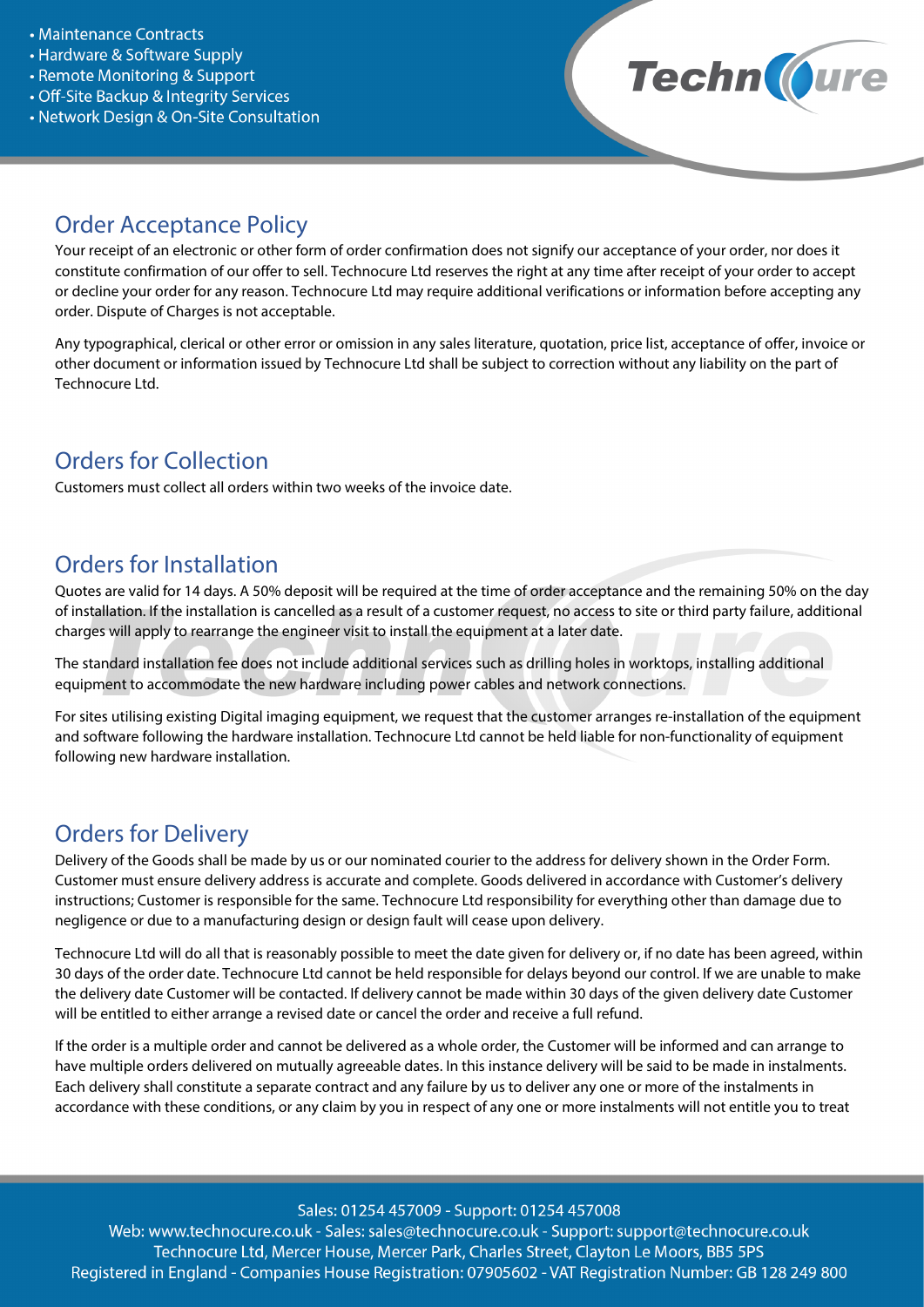- Maintenance Contracts
- Hardware & Software Supply
- Remote Monitoring & Support
- Off-Site Backup & Integrity Services
- Network Design & On-Site Consultation



the contract as a whole as repudiated. If Technocure Ltd fails for any reason within its control to fully/partially deliver Customer Goods any reimbursement shall be no more than the price of the Goods, together with any delivery and/or reasonable return costs.



Sales: 01254 457009 - Support: 01254 457008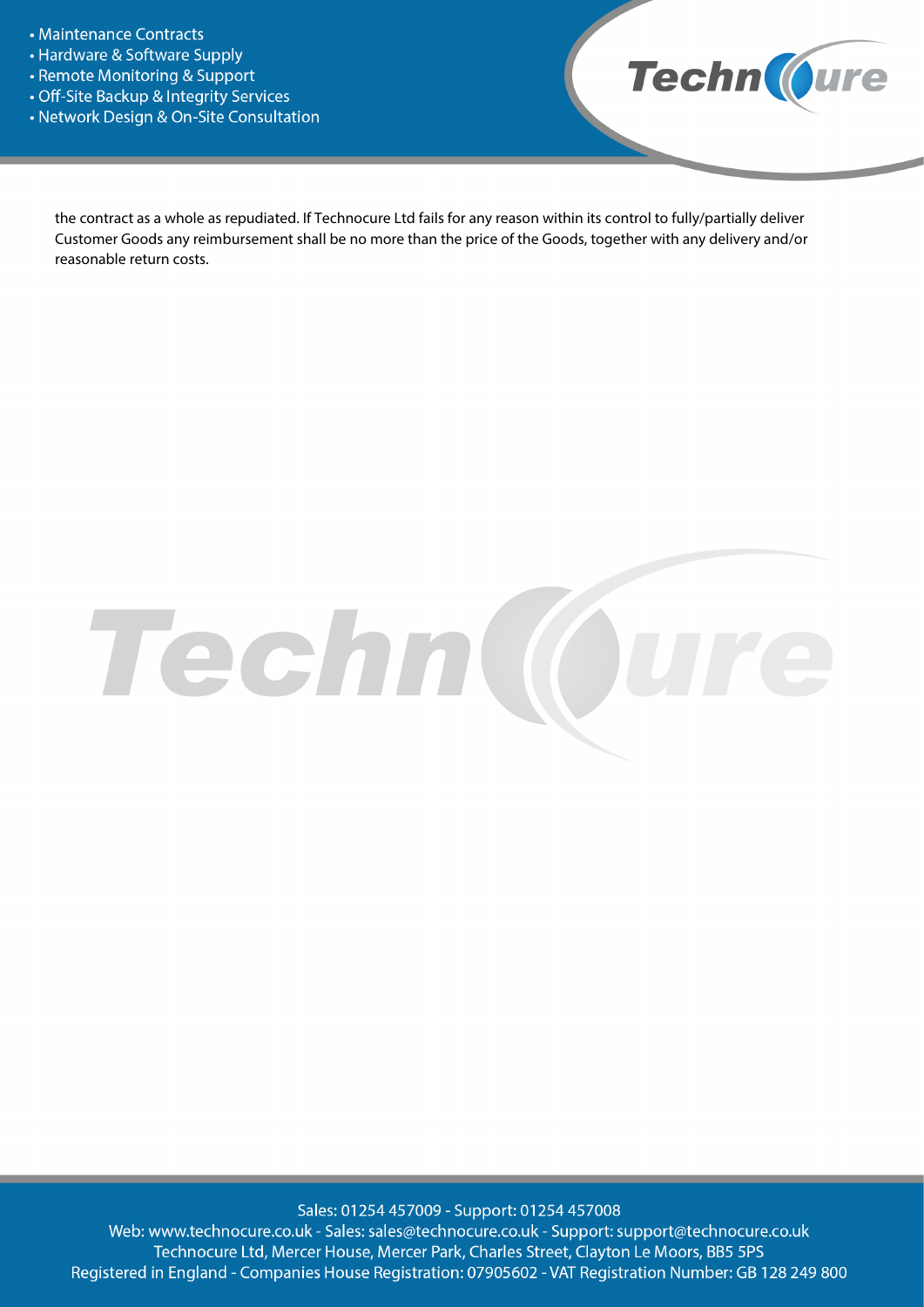- Maintenance Contracts
- Hardware & Software Supply
- Remote Monitoring & Support
- Off-Site Backup & Integrity Services
- Network Design & On-Site Consultation



## Warranty, Cancellation and Returns

Purchaser shall inspect the product(s) at the time of collection and shall notify Technocure Ltd of any defects or discrepancies within seven (7) days of the receipt of product(s). Absent such notification, Purchaser shall be deemed to have accepted the product(s). Technocure Ltd is not liable for any damage caused once product(s) are deemed accepted.

Any defective product(s) that are returned to Technocure Ltd must be adequately and securely packaged by Customer prior to shipment. Purchaser must include original box, packaging, all manuals, drivers and accessories and original receipt for all refunds, exchanges, and warranty repair services.

Technocure Ltd reserves the right to replace defective parts with equivalent parts, new or refurbished, as Technocure Ltd deems necessary. Technocure Ltd will refund purchases within 7 days of receipt in most instances. We reserve the right to withhold any refund after 7 days.

A £45 labour fee will be assessed if the products are returned and found to be non-defective.

Products that have been subjected to abuse, misuse, alteration, neglect or unauthorised repair or installation, as determined solely by Technocure Ltd, are not covered by this warranty. Any alterations, additions, improvements or attachments to the product(s) not authorised in writing by Technocure Ltd shall be deemed to be a waiver of this warranty by Purchaser and shall render this warranty null and void. Technocure Ltd shall return repaired or replaced product(s) to Purchaser, at its expense is via Royal Mail Standard Parcels Service within the United Kingdom and The Channel Islands. Shipping charges by all other methods and to all other destinations shall be borne by Purchaser. The warranty does not extend beyond the original purchase of product(s) from Technocure Ltd. Any equipment used in conjunction with products purchased from Technocure Ltd is not covered under this warranty.

Claims for defective products over seven (7) days from date of invoice are not covered under this policy. Defective products and claims over seven (7) days from the date of invoice must be sent back to manufacturer to be covered under their warranty terms and conditions. No exchange, refunds or swap-over are permitted for fault claims over seven (7) days. Acceptance of purchased returns that are free of defects is purely at Technocure Ltd discretion. Refund of this purchase will be by way of a credit note only. Due to the nature of Software and Games, refunds are available if they are unused. The unique license must not have been activated. Refunds on software and games that have been opened, used or activated are available only if the disk is faulty or damaged.

Sales: 01254 457009 - Support: 01254 457008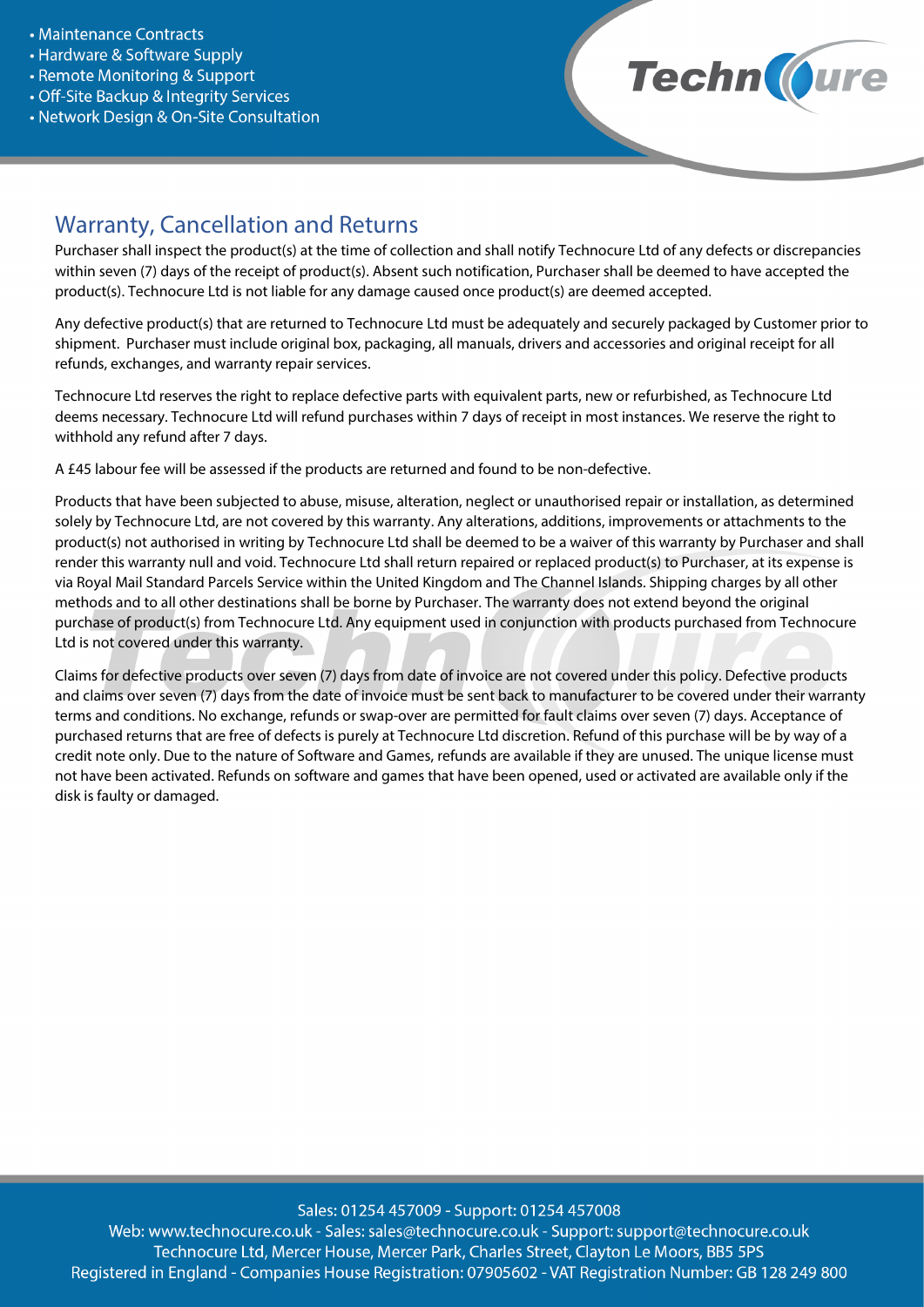- Maintenance Contracts
- Hardware & Software Supply
- Remote Monitoring & Support
- Off-Site Backup & Integrity Services
- Network Design & On-Site Consultation



#### Cancellation & Returns Policy

You have the right to cancel the contract from the date the order was placed and up to seven working days after delivery, (beginning the day after delivery). The goods must be unopened and in a perfect resalable condition. Goods made to Purchaser's chosen specification (i.e. custom built) can-not be returned under the 7 working day "cooling off period".

To exercise the right of cancellation, Purchaser must provide notice to Technocure Ltd giving details of the goods ordered and (where appropriate) their delivery. Technocure Ltd will refund or re-credit Purchaser within 30 days for any sum that has been paid by Purchaser for the goods excluding any direct charges incurred by the Technocure Ltd.

Purchaser has a duty of care, under these terms, to take care of the goods so that they may be sold again as new, by the Technocure Ltd. Any resulting loss in value for goods not kept so that they may be sold again as new may be sought from Purchaser. Purchaser agrees to deliver goods back to Technocure Ltd or make the goods freely available at the original delivery address, to Technocure Ltd or his authorised agent, within 7 days of cancellation, for collection on a working day.

If Purchaser wishes to cancel an order for a computer that has entered the building process but not yet been dispatched, a cancellation charge of £30 + VAT will apply. This is to cover the costs incurred by Technocure Ltd for processing your order.

#### Payment

Full payment is due on collection and goods will not be released to Purchaser until payment has been made. For orders requiring shipment, advanced payment of order including shipping against a supplied proforma invoice is required. For customers with payment terms on their account, goods shall remain the property of Technocure Ltd until payment has been received in full.

Sales: 01254 457009 - Support: 01254 457008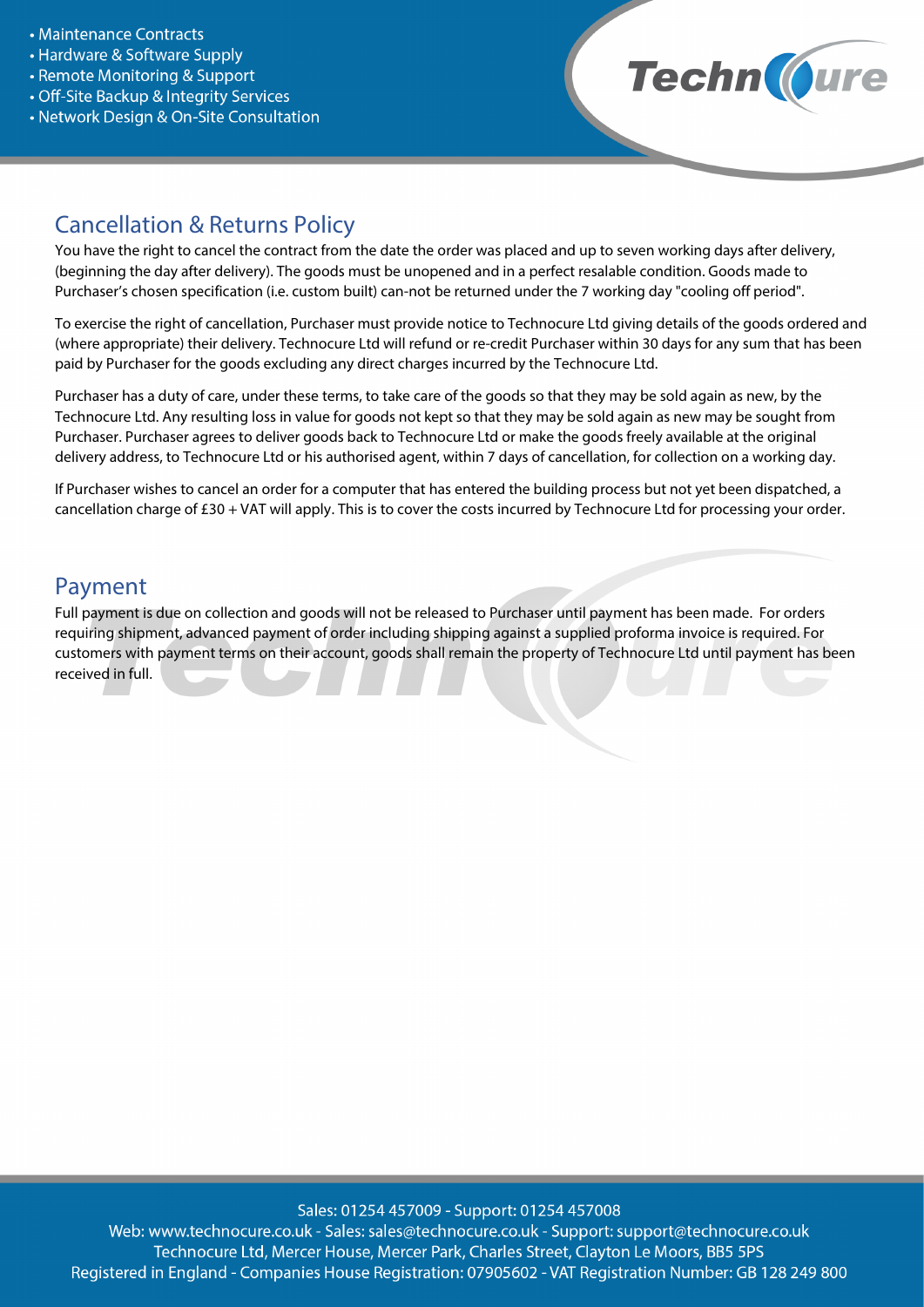- Maintenance Contracts
- Hardware & Software Supply
- Remote Monitoring & Support
- Off-Site Backup & Integrity Services
- Network Design & On-Site Consultation



## Limited Hardware Warranty Policy

A Limited Hardware Warranty generally provides a warranty that the Product is free from material defects in materials and workman-ship that cause product failure during fair and reasonable usage of the Product for the warranty period.

Generally, a Limited Hardware Warranty does not apply to product failure due to, but not limited to, the following reasons:

- Improper installation or handling or non-compliance with instruction manual or other warranty provider instructions.
- Accident, abuse, misuse, neglect, normal wear and tear, corrosion, physical damage, rusting and staining, and all other forms of improper usage.
- Damage from external causes and natural disaster, such as flood, storm, fire, sand, dirt, earthquake, an Act of God, exposure to sunlight, weather effect, lightning, moisture, water, liquid, heat, vibration, corrosive environment, electrical surge, battery leakage, theft or damage caused by the connection to other products not recommended for interconnection.
- Any Product that has had its serial number altered, defaced or removed.
- Insufficient or excessive electrical supply.
- Abnormal mechanical or environmental conditions.
- Unauthorised disassembly, alterations, repairs or modifications.
- Damage to the Product or it being rendered ineffective due to putting in, using, or attempting to put in or use, products/modules/parts/components that are:
	- o not designed to specifications provided in the user guide or at our web site,
	- o incompatible with the Product, and/or
	- o counterfeit products/modules/parts/components. Whether a product/module/part/component is incompatible or a counterfeit shall be at our sole determination.
- Installation of any incompatible third-party application or any corrupted application or content that affects the Product's soft-ware or firmware.
- Damage or loss of data due to
	- $\circ$  interoperability with current and/or future versions of operating systems or other current and/or future software and hardware,
	- o a computer virus, worm, Trojan horse or memory content corruption, or

Sales: 01254 457009 - Support: 01254 457008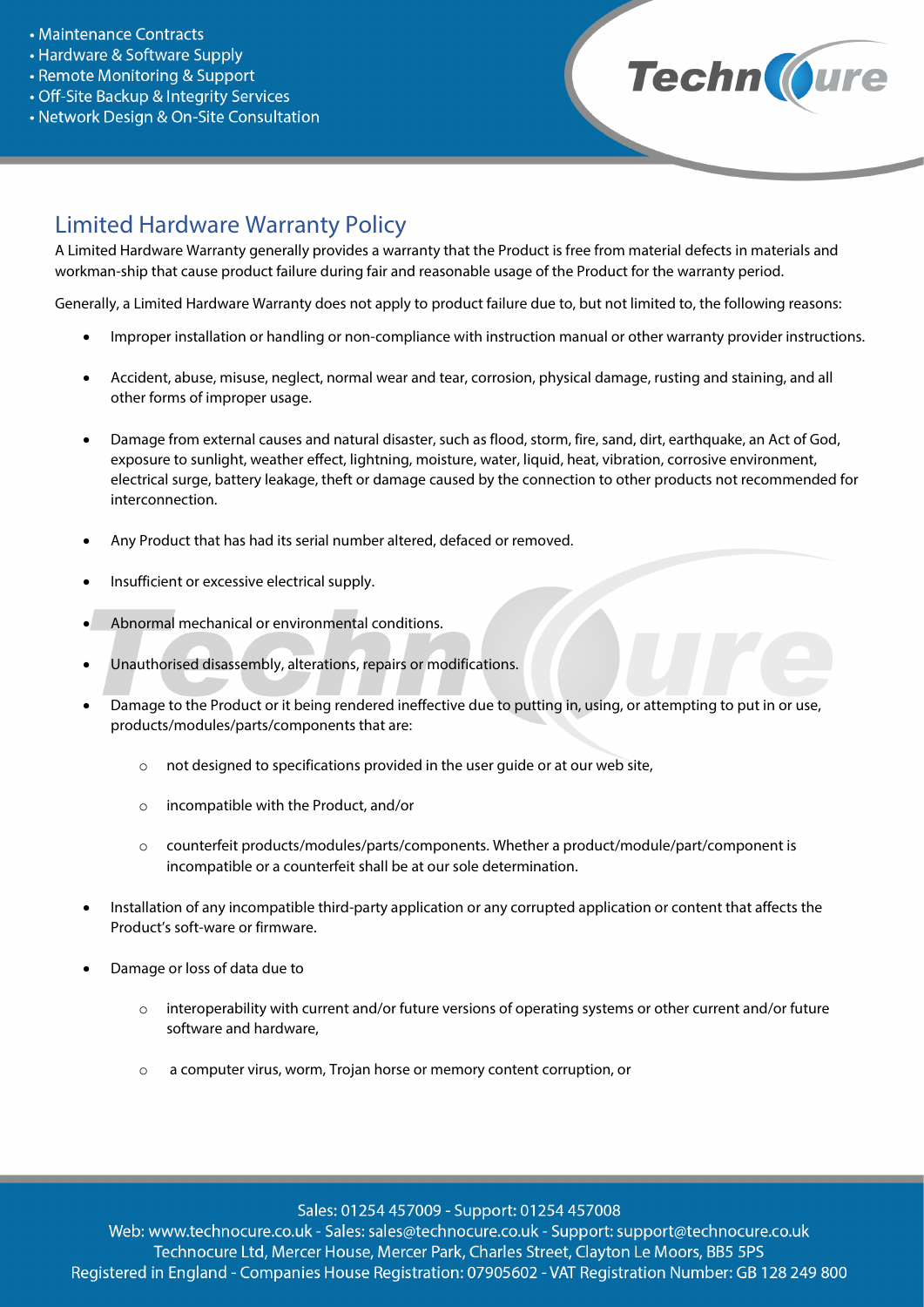- Maintenance Contracts
- Hardware & Software Supply
- Remote Monitoring & Support
- Off-Site Backup & Integrity Services
- Network Design & On-Site Consultation



- o mal-function of or defect in the Product.
- In the case of communications products, the use of the Product outside the borders of the country that it is intended for (as indicated by any local telecommunication approval stickers).

Technocure Ltd and the provider of the Limited Hardware Warranty shall not be liable for:

- Loss of data during the use or attempted use of the Product or any of our or our affiliated companies' service(s). Data retrieval or recovery is not covered under this warranty and is not part of the warranty repair or exchange process.
- Damage to other products, including but not limited to personal computers, used with the Product.
- Third party charges and costs incurred by You for troubleshooting, removing, servicing, repairing or installing any Product(s) or Software or third party-branded products or software.
- Damage resulting from a third party-branded product or software that causes the Product to fail.
- Any consequential, indirect or incidental damages, lost profits, lost savings, loss of business investments, loss of goodwill, or interference with business relationships as a result of lost data and from the usage of the Product or any of our or our affiliated companies' service(s).
- Any period of time the Product is at the service centre or in transit.

The Limited Hardware Warranty may give Purchaser specific legal rights. Purchaser may also have other rights, which vary from city to city and country to country. The terms of the Limited Hardware Warranty generally do not exclude such rights. Some cities and countries disallow limitations on how long an implied warranty lasts, or the exclusion or limitation of incidental or consequential damages or the exclusion of liability for injury (including death) caused by negligence, so the above limitations or exclusions may not apply to Purchaser depending on the relevant jurisdiction. Please refer to any Limited Hardware Warranty or other warranty documentation ac-companying Your Product for more specific terms and conditions.

**In the event of any conflict with the terms of this policy, the terms of the Limited Hardware Warranty or other warranty document accompanying Your Product shall govern.**

**EXCEPT AS OTHERWISE EXPRESSLY PROVIDED HEREIN, TECHNOCURE LTD DISCLAIMS AND MAKES NO OTHER WARRANTIES, EXPRESS OR IMPLIED, INCLUDING ANY WARRANTY OF FITNESS FOR A PARTICULAR PURPOSE OR OF MERCHANTABILITY. IN NO EVENT SHALL TECHNOCURE LTD BE LIABLE FOR INDIRECT, SPECIAL OR CONSEQUENTIAL DAMAGES SUCH AS LOSS OF PROFITS OR BUSINESS OPPOR-TUNITIES, AND IN NO EVENT SHALL TECHNOCURE LTD'S LIABILITY EXCEED THE PURCHASE PRICE OF THE PRODUCT(S).** 

Sales: 01254 457009 - Support: 01254 457008